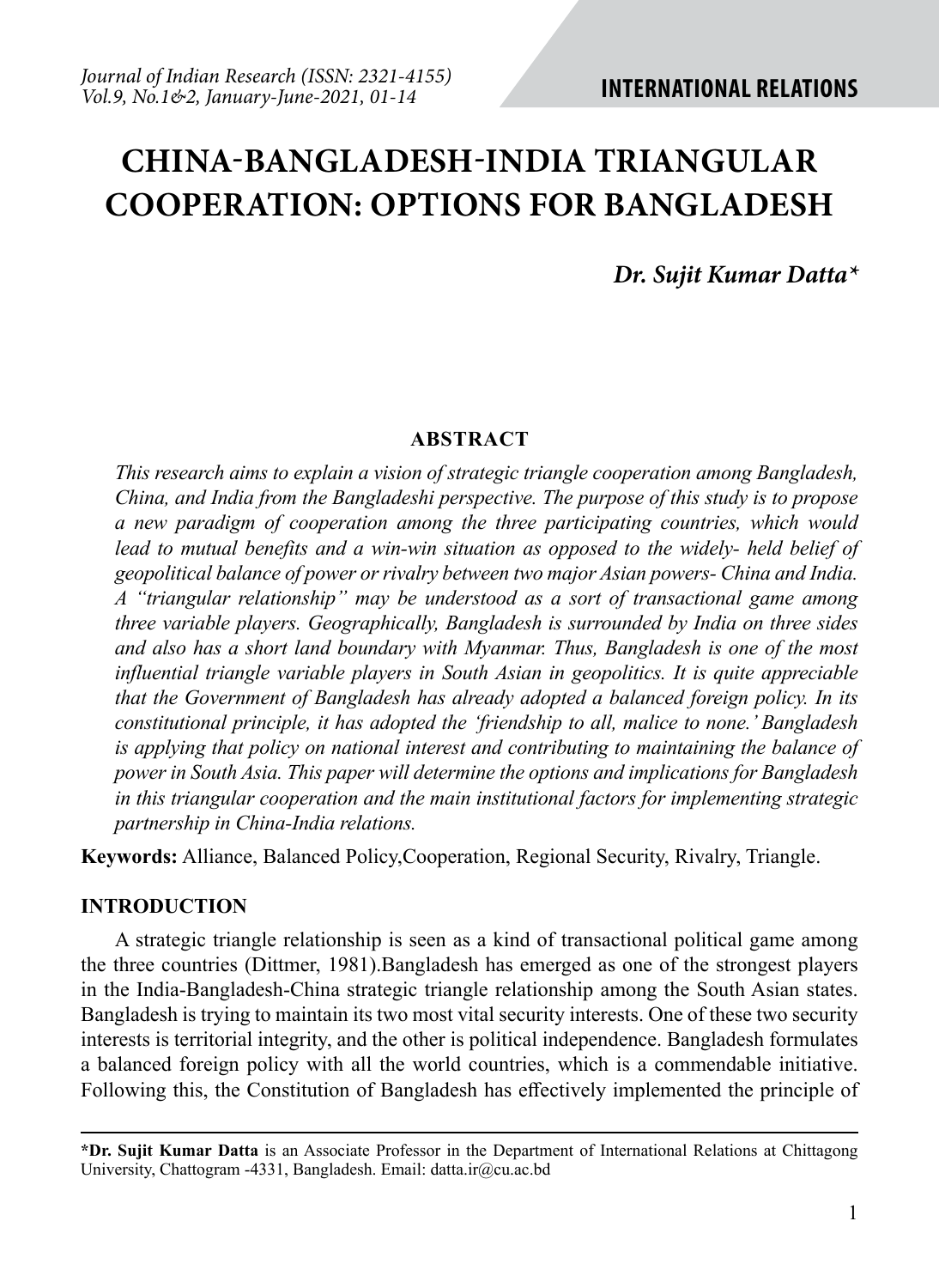friendship with all, and hatred for none. Bangladesh has met its legitimate and equitable national interests in the current international political context and is trying to balance regional and continental powers properly. Bangladesh's internal political independence has been threatened several times due to good relations between the two main political parties in Bangladesh and countries like India, China and Pakistan.

India has cultural, social, and economic ties with Bangladesh. Both countries have similarities in history, culture, language as well as traditional values and norms. In the year 1971, during the liberation war in Bangladesh, both countries worked as close allies. It was followed by enhancing mutual trust and confidence in India-Bangladesh relations marked by the signing of the 25-year Friendship Treaty on 19 March 1972 (Chowdhury, 2020). The Bangladesh-India partnership has mainly been aligned with bilateral relations, including trade, culture, military, and people-to-people contacts, which later became deeply involved with the international trust. Confidence plays an essential role in the international relations that prevail in Bangladesh-India relations. Despite India playing a significant role in the Great War of Independence, Bangladesh is at odds with India over river water sharing, National Civil Registration (NRC), Citizenship Amendment Act (CAA), and border killings (Sufian, 2020). All problems have been solved peacefully by the government of India and Bangladesh except water sharing, NRC, and CAA issues. India wants to keep a close alliance with Bangladesh, especially for the following reasons.

- The geopolitical importance of Bangladesh;
- Tackling China's dominance in Bangladesh;
- Decreasing number of India's allies in South Asia; and
- Protecting the political and economic investment that India already has made there.

On the other hand, Bangladesh has no visible dispute with China. In a complex geopolitical competition in South Asia, China stood up against Bangladesh during Bangladesh's War of Independence,1971. Nevertheless, China established diplomatic relations with Bangladesh in 1975; now, China is a crucial partner in Bangladesh's development (Datta, 2008). Bangladesh-China relations can grow without any constraint. However, the reality is different from the Bangladesh side. Bangladesh is a part of the larger Ganga-Brahmaputra basin in the northeastern part of India and southwest China. Bangladesh needs Chinese friendship for its economic and security-related issues. Besides, China needs an alternate access route to the Indian Ocean through the Bay of Bengal for trade and energy supply purposes from the Middle East and Africa. China needs a lot of labor support from Bangladesh too. China also wants to collect labor-intensive manufacturing of its private institutions to countries with cheaper labor. All these make a case for a genuine alliance between Bangladesh and China. China has an enduring vision for South Asia, and Bangladesh is perfectly into it.

India-China relationship has suffered severe deterioration in the months after the clashes in Ladakh in May-June 2020 (Pathak, 2021). Nepal has already passed a new map of the three lands claimed by India. China is trying to draw closer attention to India's close ally Bangladesh in such a delicate situation. China and India are some of the largest countries in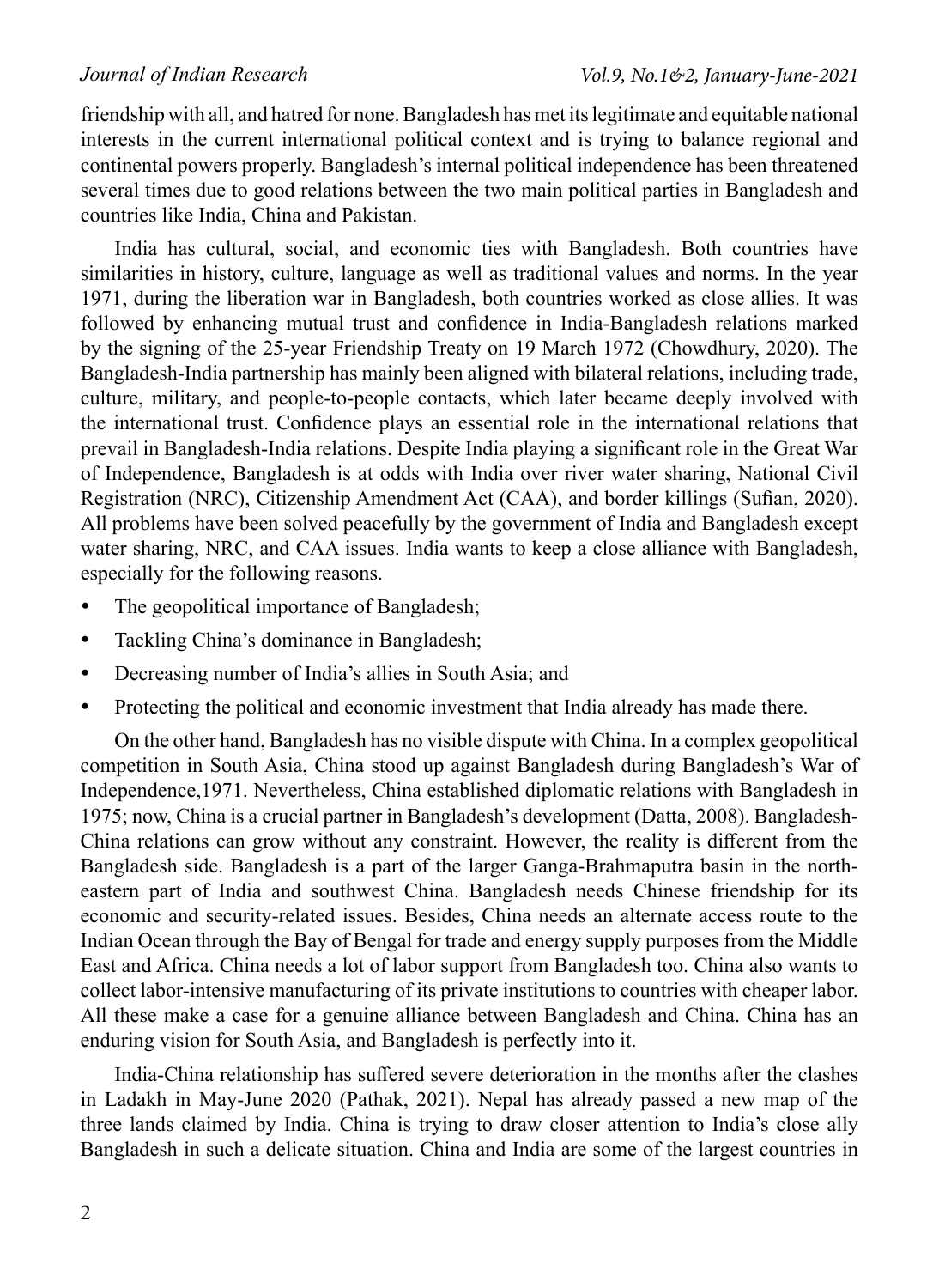the world in terms of size, population, economy. India is far behind China but has gained the status of emerging powers. Both have ambitions. Again, the neighbors of the two countries are 'Lilliput' compared to them. These Lilliputs are very important to Gullivers again. South Asian countries are getting to know the matter very well (Doroshko & But, 2020). They are sometimes getting help from both the two regional superpowers and getting random in the contest. The recent developments in Sri Lanka, Maldives, Nepal, Bhutan, Myanmar, in particular, have led to significant changes. Bangladesh's security interests are closely related to the regional security environment in South Asia, which is primarily dependent on China-India relations. One of the objectives of this study is to find out how India-China hostile relations can be exploited to meet its economic and security interests in Bangladesh.

## **STATEMENT OF THE PROBLEM**

Asia's two strongest rivals and Bangladesh's two regional neighbors, China and India, have a history of widespread animosity (Snedden, 2016). Chinese strategist Sun Tzu and Indian strategist Kautilya have almost identical ideas for identifying friends and foes (Deshingkar, 1996). India has had conflicts with China at various times since independence from the British in 1947. It was followed by a major war in 1962 over the Indo-China land border. The same conflict led to minor clashes with both countries at the local level in the years 1967 and 1987. The current state of Indo-China relations in the context of 21st-century international politics is a stream of neo-economic interdependence where border disputes remain unresolved. Dominance over the South Asian region and the Indian Ocean has given rise to a new form of conflict between India and China in 21st-century international politics. This rivalry between the two countries is well felt in all the small countries of South Asia, including Bangladesh. In the regional political context, India is dominating South Asia because of its geographical location. However, China is trying to increase its influence with smaller countries in South Asia. Since the Sino-Indian War of 1962, China has sought and succeeded in establishing good relations with its neighbors in South Asia (Stafi, 2018). That is why India has always been skeptical of China's relations with the small countries of the South Asian region. Therefore, the future trends in India-China relations have been politically and militarily critical for Bangladesh.

India's unwavering support to Bangladesh in the Great War of Liberation,1971 and India's role in Bangladesh has been much appreciated and acknowledged. As a result, bilateral relations between the two countries began in 1971. On the other hand, China did not recognize Bangladesh until 1975 and did not formally establish bilateral relations with Bangladesh. It is to be noted here that in the Great War of Liberation against Pakistan in 1971, China stood with Pakistan and not for Bangladesh. However, China's position is related to the regional politics of the time. When Bangladesh applied for the membership of the UN in 1972, China used the Security Council's veto to block Bangladesh from entering the UN (Rahman & Uddin, 2011). As a result, the tension between China and Bangladesh continued to grow. The primary basis of Bangladesh's relationship with China is mutual trust and economic interests. However, China is acting as one of the economic partners of Bangladesh in the current international political context.

In the international political context of the 21st century, the Sino-Indian strategic rivalry in South Asia is intensifying day by day. As a result, both countries are doubling their vision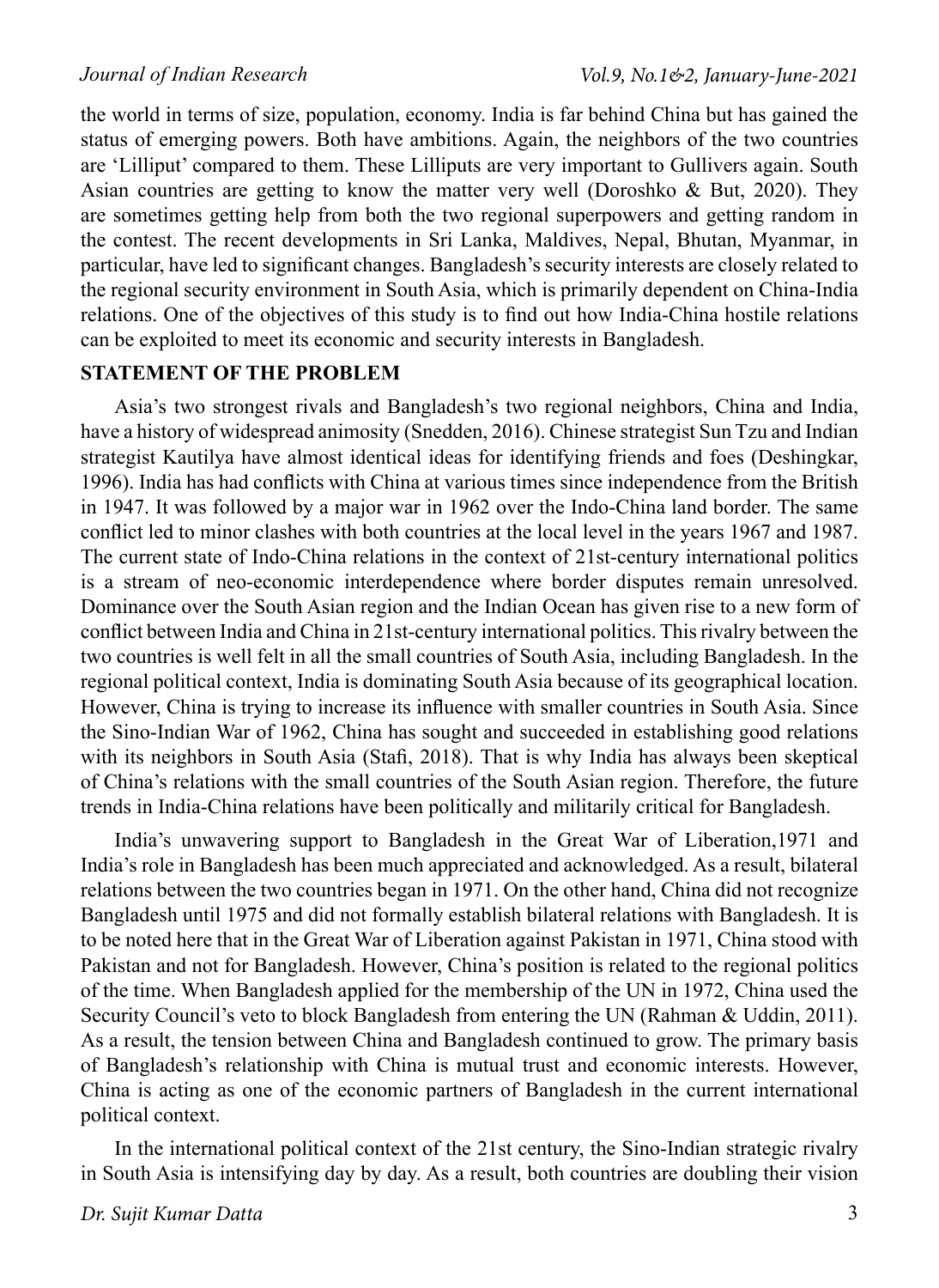to bring Bangladesh into its orbit due to its geostrategic importance. In the political context of world trade, its imports from Bangladesh could significantly increase, and this increase in imports could create opportunities for North America and Europe to export their goods to new destinations. On the other hand, India-China domination could further enhance diplomatic and cultural relations with Bangladesh (Paul, T. V. 2019).

In the struggle for supremacy in the Bay of Bengal, India and China will do everything in their power to keep Bangladesh on their side. Nevertheless, on the other hand, Bangladesh needs to be more conscious of India and China's competitive relationships.Bangladesh is an instrument in India-China geopolitical rivalry in the Indian Ocean and the Bay of Bengal (Bhattacharjee, 2017).Both countries are trying to use Bangladesh to strengthen their operations in the Bay of Bengal and the Indian Ocean. In order to overcome this competitive situation, Bangladesh should learn from both countries how to develop the economic, political, and cultural life of Bangladesh without directly supporting any party. Bangladesh's economic and infrastructural development is a tremendous advantage for Bangladesh while maintaining good relations with India and China. To successfully implement this policy, Bangladesh should formulate a balanced foreign policy to maintain good relations with India and China (Anu Anwar, 2019).

Bangladesh can be benefited from both sides. This opportunity has been accomplished by completing administrative, political, and structural construction to bring low-tech Chinese factories to Bangladesh, making Chinese investment in industrial-energy and infrastructure development, taking full advantage of the ocean-going blue economy. Bangladesh's Bay of Bengal and Chittagong port are entering into this important economic area. This way, China's Yunnan, Xinjiang, and other northeastern Indian states of India, Myanmar, Nepal, and Bhutan get access to the Bay of Bengal, and products produced in these places will enter the world market, and the outside products can get into those regions. Suppose the Bangladesh-China-India-Myanmar Economic Corridor (BCIM-EC) and the Bay of Bengal-centric cooperation process are implemented in the Bay of Bengal Initiative for Multi-Sectoral Technical and Economic Cooperation (BIMSTEC). In that case, its facilities will be available to all South and Southeast Asian countries. If a deep seaport can be built in Bangladesh, then Chittagong will have access to this huge trade route. Bangladesh may take advantage of the rivalry of the two Asian giants, namely China and India. It is essential to overcome this situation to come out with Bangladesh's national interest without hurting anyone. It requires skill, vision, and wisdom in diplomacy.

### **BANGLADESH-INDIA RELATIONS**

Bangladesh's foreign policy has always been shaped by a few key elements, one of which appears to be the significant 'India factor.' India is, without a doubt, Bangladesh's largest and most important neighbor. Both countries have a large land border, and academics and policymakers in both countries believe that Bangladesh's relationship with India is crucial physically, politically, economically, and strategically. Bangladesh is geo-strategically ringed and barred on three sides by India and the southern side by the Bay of Bengal (Hossain  $\&$ Islam, 2019). Bangladesh-India relations have frequently been contentious, complicated, tense, and crisis-ridden, with allegations and counter-accusations abounding. However, for the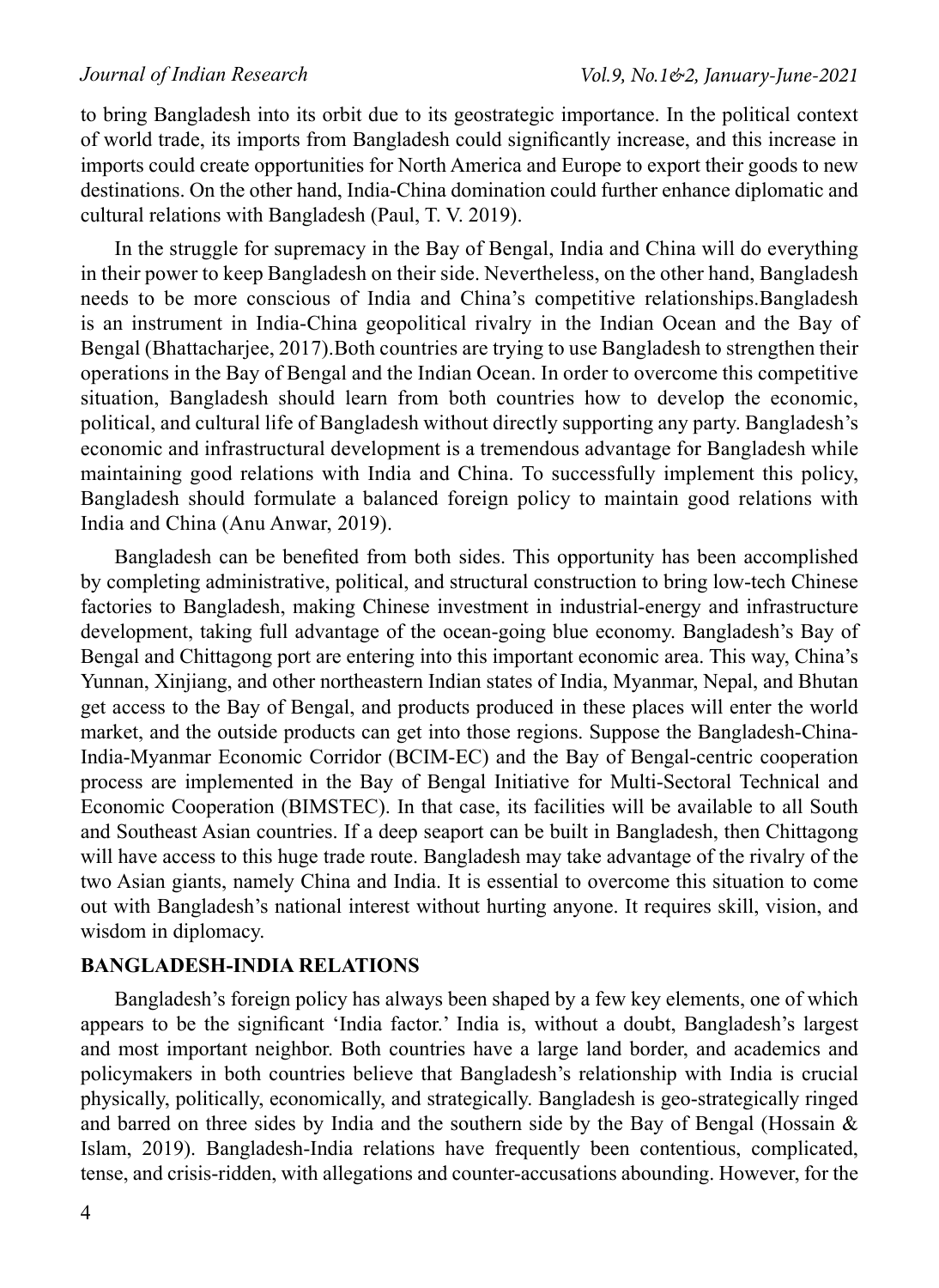prosperity of both countries, a strong, brave, and healthy relationship is required. If a lasting solution to the water-sharing issue is found, the recent visit of India's Foreign Secretary and a Bangladeshi delegation to India could be a watershed moment.

India wants to undermine China's influence and change its foreign policy in South Asia. India should avoid interfering in neighboring countries. Not only the government but also the public opinion of neighboring countries has to be given importance. Some interests can be ensured by keeping the friendly government in power for a few days. However, this will not lead to a long-standing solution. India's loneliness in South Asia will continue to grow unless a long-term solution is found. Bangladesh is now India's closest ally in South Asia. Bangladesh is closely associated with India at the moment, but China is improving its relationship. The two countries are working together to increase investment and explore various areas of cooperation. The Rohingya agreement signed recently between the Bangladesh government and Myanmar is alleged to have been mediated by China (Mehzabin & Shuvo, 2021). Something like this was needed to take China's projects forward in the region. If there is an agreement with Bangladesh, Myanmar can avoid western pressure to some extent. The Bangladesh government had aimed to enter into a multilateral agreement in this regard. However, from there, the country withdrew under the influence of China. It is apparent that there is a psychological difference between India and Bangladesh that must be bridged before the two countries can become economically, technologically, and commercially better linked for a variety of reasons (Chowdhury, 2013). It is costly for both countries to remain adversarial in the face of globalization and regionalism, but good ties are also a significant possibility. In the information technology (IT) sector, infrastructure building and sharing, education, and various industrial and technological areas, there are several prospects for collaboration between the two countries, all of which should benefit both countries (Alam, 2019).

## **BANGLADESH-CHINA RELATIONS**

Despite China being a mighty country in naval and land power since ancient times, China has not colonized any other country in its entire history, nor has it occupied any other country. Instead, it has shown deep respect for the independence and sovereignty of all countries. Diplomatic relations between Bangladesh and China began in 1975 (Quiyum & Jahirul,2021). It was started by Zia-ur Rahman, whose vision was to face east. Since the beginning of diplomatic relations between the two countries, it has always been excellent, gradually deepening, and this relationship has passed the test of time. Despite different political ideals and differences in social and cultural systems, the excellent diplomatic relations between the two countries are recognized as role models. China has also cooperated in Bangladesh's economic development, building economic infrastructure, trade, agriculture, industry, and defense.

Bangladesh's geopolitical, geostrategic, and geo-economic position is such that it has become an essential country in the regional strategic field (Avia,2017).Even in global strategic terms, Bangladesh's position is significant. Bangladesh is considered to be the south Asian bridge with Southeast Asia. Bangladesh is located between the two largest countries in Asia, with a rising India. The other is China, which has already been ranked as the second-largest economy in the world. Bangladesh's geostrategic significance has risen dramatically due to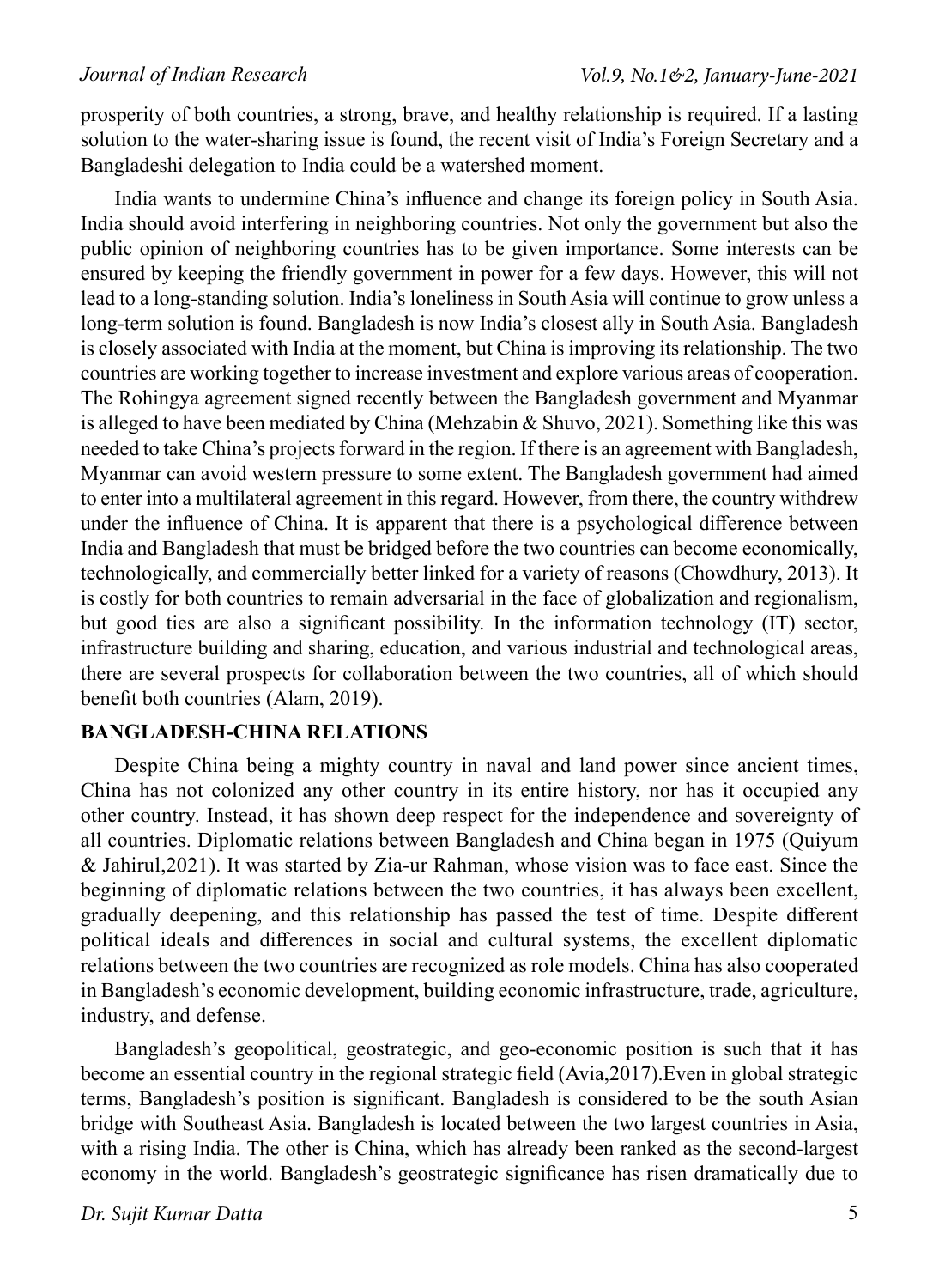its placement on the Bay of Bengal's coast. The Bay of Bengal serves as a link between the eastern Indian Ocean and the countries that lie above it.The Bay of Bengal provides trade connectivity from China to West Asia and Africa in the west.Furthermore, all water routes in this region run through the Bay of Bengal; the strategically significant Malacca strait and Taiwan have been linked to the strait and now stretch to the South China Sea, East China Sea, and Pacific Ocean (Karim, 2017).

The geopolitical importance of Bangladesh has been noticed by major powers. The most important of Bangladesh's geopolitical assets or important positions is Bangladesh's location around the Indian Ocean. It is also important to China because of the geographical location of Bangladesh, especially the position of India as the most powerful country in South Asia. China even wants to consider Bangladesh as its substantial economic and strategic partner to build a strong position in the region against its other arch-rivals, the United States and India. Economically, China is one of the major trading partners of Bangladesh. Trade between the two countries has increased by 37 percent. For decades, China has chosen Bangladesh as its import-dominated state (Kabir, 2017). China has even provided quota-free access to various products in Bangladesh. Moreover, China's relations with Bangladesh are not far behind in military terms.

## **CHINA-INDIA RELATIONS**

It is one of the most complicated relationships globally, but it is also one of the most important for peace and collaboration throughout Asia. India and China are rapidly preparing to become the political and economic superpowers of the twenty-first century. There are certain major irritants that include, the border dispute, the Dalai Lama's presence in India, military build-up along the border, and history of tense relations. These are obstacles to the healthy expansion of bilateral ties, "in the realm of economy", China and India's relations are both competitive and complementary (Rehman, 2017). The two countries are the world's two most significant marketplaces and two of the world's fastest-expanding economies. As a result, they compete for Foreign Direct Investment (FDI) and export promotion as jobcreation tools.

On the other hand, China is well ahead of India in terms of Foreign Direct Investment (FDI), exports, and other economic metrics. Our relations with China have steadily improved. Both countries see their relationship as one of global and strategic importance, which will last a long time and contribute to global stability. Mutual trust and confidence are growing among our personnel. India aims to engage closely with China in politics, commerce and economics, infrastructure, culture, and other spheres to raise the bilateral strategic partnership to a new level. Both countries have set a goal of having the highest bilateral trade. As a result, besides the well-trained bilateral ties between China and India, which are mainly based on their border disputes, these new challenges arising from their recent economic progress stimulate and perpetuate strategic competition between them. The Indian side claims that China's economic and security interests have resulted in a more fabulous Chinese presence in the Indian Ocean region, much to India's dismay, and that China has developed economic ties with the Bay's littoral countries through infrastructure projects such as port development, power plant construction, and railway and road construction. Chinese dominance in these Indian Ocean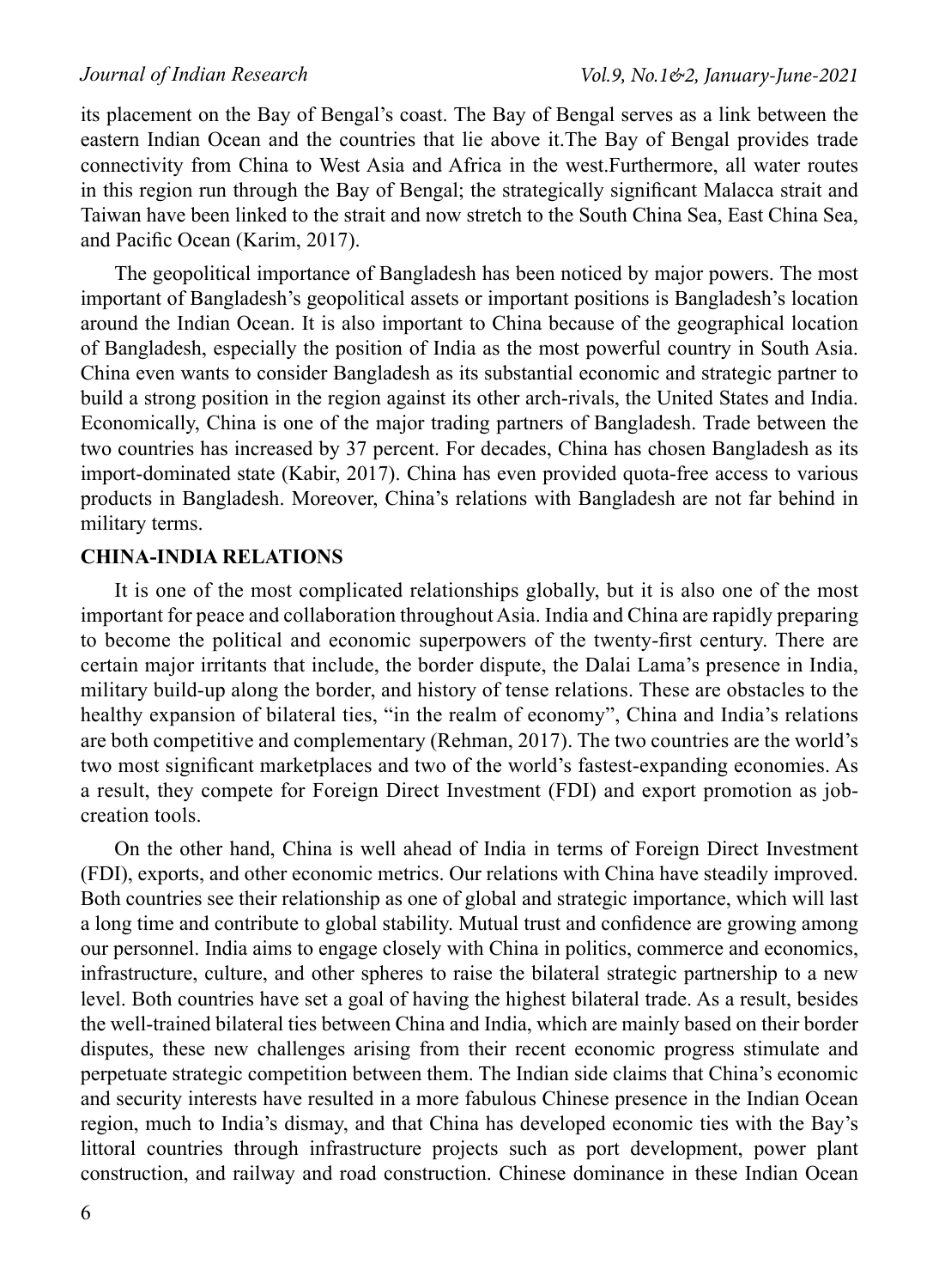outposts, Indian strategic planners fear, might turn them into military sites, allowing China to "encircle" India (Singh, 2019).

## **SINO-INDIAN INFLUENCE IN BANGLADESH**

India's mutual trust with other neighbors has reached such a low that now Bangladesh might declare that our relations with China are only commercial. Recently, the Prime Minister of Bangladesh said that India has nothing to worry about in China's relations with Bangladesh. The Prime Minister described the Bangladesh-China relationship as a commercial one. Bangladesh will continue to maintain good relations with its giant neighbor while also wanting to benefit from the new strength of the global economy by maintaining relations with China which are expected (Hossain & Islam, 2021). However, Bangladesh's trade and military relations with China are increasing. It could be a cause of concern for India. It has to be acknowledged that India's connectivity with Bangladesh is hot now. India will never want to miss this opportunity. There is no doubt that India will desperately try to keep Bangladesh intact. For this, India will always want a friendly government to be in power in Bangladesh. India has gained experience from the elections in Nepal, Maldives, and Sri Lanka. It is in that experience that India will decide the policy on Bangladesh. In future, Bangladesh could be another area of China-India proxy war. Bangladesh will have to deal with the pressure from both sides. However, it remains to be seen how Bangladesh balances relations with India by maintaining relations with China. The following Tables and charts reveal how Chinese influence in Bangladesh is more substantial than India in the context of the economy (UN com database, 2021).

| Year | <b>Import from China (USD)</b> | <b>Export to China (USD)</b> |
|------|--------------------------------|------------------------------|
| 2016 | 14,300,635,412                 | 869, 397, 551                |
| 2017 | 15,169,021,003                 | 875, 144, 719                |
| 2018 | 17,759,539,782                 | 985,405,469                  |
| 2019 | 17,335,124,034                 | 1,036,436,112                |
| 2020 | 15,060,011,401                 | 799,614,401                  |

**Table 1: Bangladesh's Export and Import from China**

| Table 2: Bangladesh's Export and Import from India |  |  |  |
|----------------------------------------------------|--|--|--|
|                                                    |  |  |  |

| Year | <b>Import from India (USD)</b> | <b>Export to India (USD)</b> |
|------|--------------------------------|------------------------------|
| 2016 | 5,668,792,841                  | 677,098,050                  |
| 2017 | 7,210,099,516                  | 591, 575, 732                |
| 2018 | 8,744,786,911                  | 894,225,398                  |
| 2019 | 8,242,923,366                  | 1,036,436,112                |
| 2020 | 7,912,820,545                  | 1,024,443,825                |

*Source:* https://comtrade.un.org/data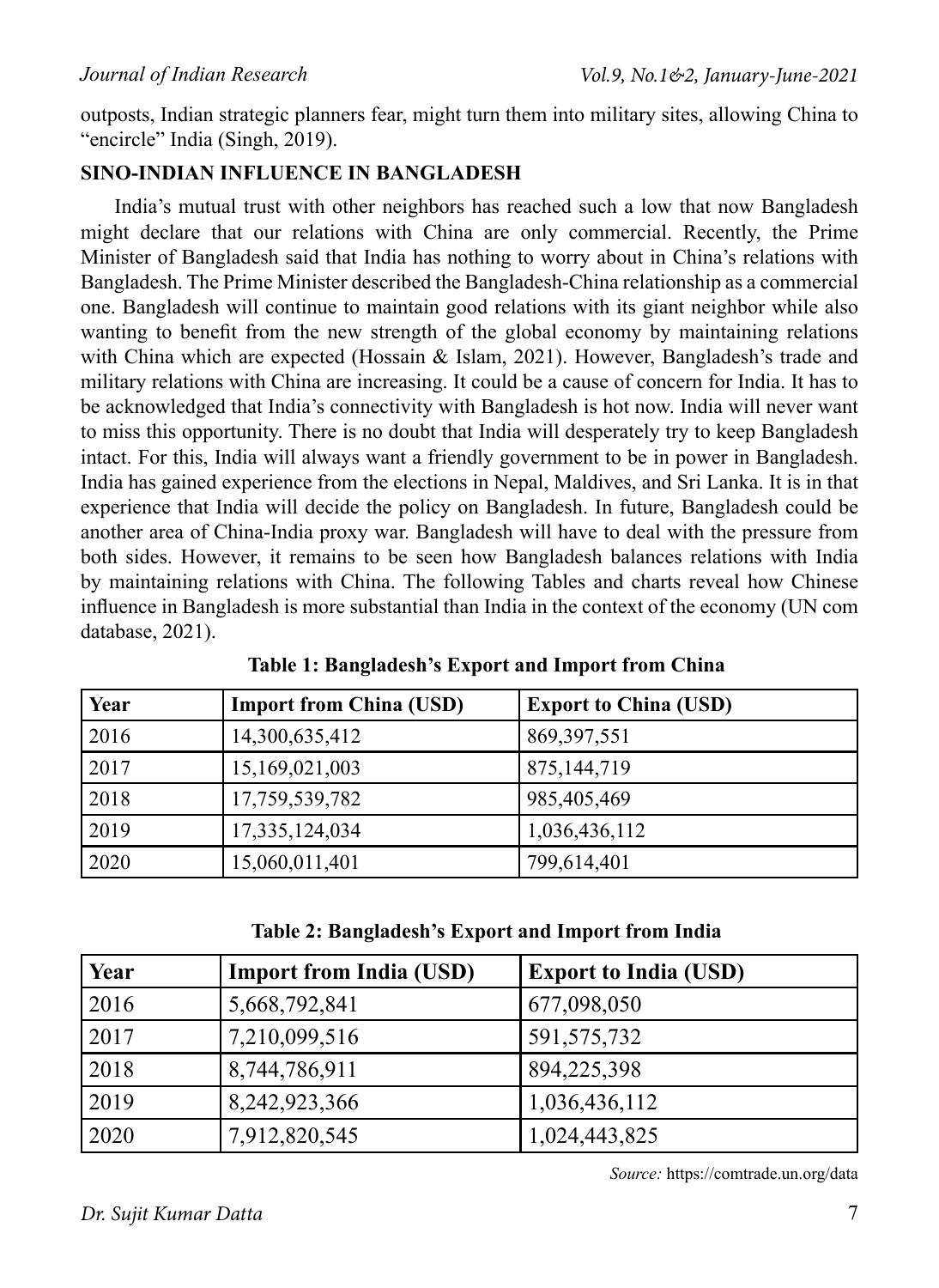

**Figure 1: Bangladesh's Export and Import trends from China and India (USD)**

The relationship between one state and another depends mainly on their history, geographical position, economy, politics, and the appearance of the international system (Josselin & Wallace, 2001). There are many interpretations of world politics. Realists believe that the polarization of the earth's power drives the largest power states. Strong countries maintain stability by building a balance of power. According to those who believe in the idea of a change of power, the period of dominance of one world power ends with the rise of another power, and the quiet and sustainability of world politics depend on the primacy of power, not on balance. The condition of today's world is complex. American power has weakened a bit, but military considerations show the world a polarity. China's growing rise, on the other hand, is particularly affecting Asian politics. India's foreign policy is mainly dependent on the evolution and interaction of these two forces. India's rise as one of the most extensive powers on the Asian continent has been built by acknowledging this major world politics trend. Whichever party is in power, there is no scope for a major change in foreign policy direction. The foreign policy followed by Narendra Modi shows four trends for now (Kumar, 2021). These are:

- 1. To further expand and strengthen the progress that has taken place in India-US relations in the last decade and a half. Despite differences between the two major democratic powers of the world over the desirable character and rules of trade and international order, the cooperation between the two countries in security, security, and liberal global economy has multiplied.
- 2. Despite differences on various issues, the top leadership of both countries has accepted that it is imperative to improve the relationship by maintaining dialogue between the two countries.
- 3. Enhancing the importance of Southeast Asia and Pacific countries in India's foreign policy.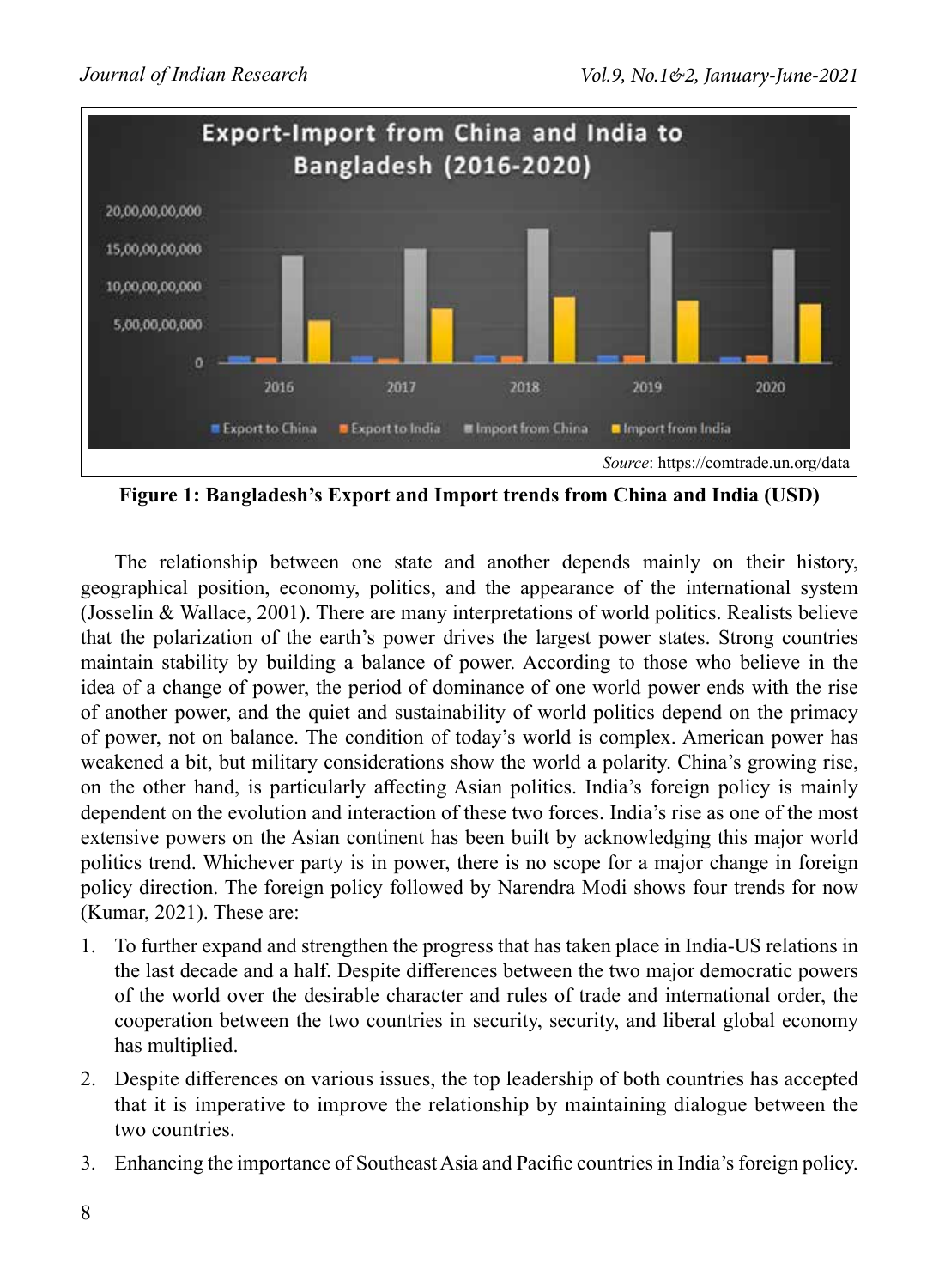4. Improving India's relations with neighboring countries within South Asia.

There has been a policy change in India's foreign policy. India is quick to increase its power in world politics. In this context, Modi is keen to re-evaluate relations with different countries. While power and multilateralism are two goals of India's foreign policy, Modi wants to implement a realistic foreign policy, prioritizing the economy's demands and military interests. China is the biggest challenge to India's foreign policy. During Narendra Modi's visit to China, a tug of war between the two Asian countries was noticed. Modi has worked with China for a long time; his image is positive, though it is unlikely to heal old wounds between the two countries. Modi has sought to increase the connectivity of the ordinary person of the two countries by announcing the e-visa plan, though there were doubts about the plan by Indian security agencies. India has opened up bilateral issues to China for discussion. India is even looking for a way to cooperate with China in nuclear and space research. How interested China will be in discussing and cooperating on these issues will significantly determine the dynamics of India-China relations. India's diplomatic influence in South Asia is dwindling. Taking advantage of this, China has extended its influence in the region far.

India and China are bound by economic obligations and military and political rivalries. Enmity or friendship is not an accurate description of this complex relationship. Recognizing the complex and deep multidimensionality of the relationship, India and China are pioneers in a friendly, risky coexistence, where the role of conflict of interest and cooperation is equal. It would be wrong to think of the relationship between these two countries as merely a bilateral relationship. The bilateral relations between the powerful states are formed in the same way that power distribution in the world system builds. Today's world is built on the framework of the dominance of US military power, but that power is not absolute. US foreign policy is burdened with hyperactivity. Even if the US economy comes out of a prolonged slowdown, it is impossible to revive its old dominance. Events in West Asia and North Africa prove that US military dominance may not work. On the other hand, China is quick to increase its military prestige by focusing on economic prosperity. To this end, conflicts with other countries no longer make Beijing defensive.

## **OPTIONS FOR BANGLADESH**

This paper has explored Bangladesh's economic and security options in Bangladesh's competition between China and India. Bangladesh-China relations should not be conceived of as a counterpoise or as a traditional balance of power arrangement in search of equilibrium against any other power. On the contrary, if the cooperation between China and India ensures or even, they continue their strategic competition, Bangladesh would like to be a conduit or a vibrating bridge connecting China to India and beyond. China's investment in Bangladesh's deep seaport, other mega projects, might strengthen the strategic relationship between China and Bangladesh for security cooperation. However, forging a more robust and comprehensive relationship with China, Bangladesh must address the caveats in the triangular relationship between China-Bangladesh-India. Bangladesh has to follow an independent and balanced foreign policy to pursue its national interests exclusively. In cases of taking decisions on different issues, Bangladeshi policymakers can involve civil society and decision-making.

#### *Dr. Sujit Kumar Datta*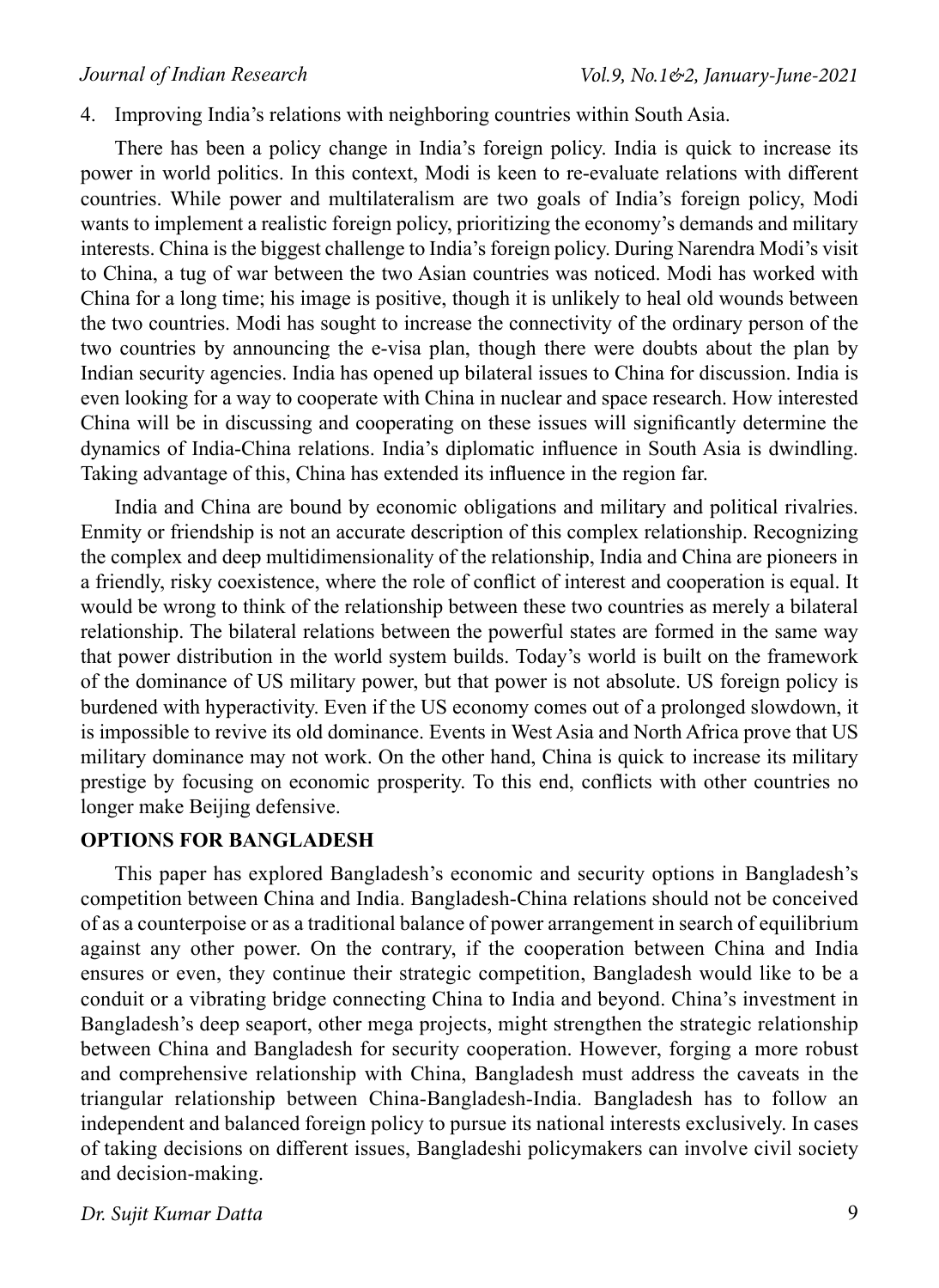As a booming economy, Bangladesh has moved beyond its image of textile production and is exploring new avenues in electronics, artificial intelligence apart from revolutionized agro-industries. Bangladesh can also use its energetic, skilled IT freelancers and make it a Service sector hub in the South Asian zone. It can also take lead roles in the Asian Development Bank and other multilateral financial platforms. Both China and India view it as an investment destination and arch-rivals in giving lines of credit. China being one of the top trading partners of Bangladesh has made India uncomfortable time and again, to which it announced a 5 billion dollar credit in 2017 (Chung, 2018). It can explore markets in India's northern and eastern states due to India's Act East policy. Analyzing these patterns, one can decipher that the economic preferences of Bangladesh are also dependent on its geopolitical situation where it is surrounded by India in three sides apart from the Chinese Belt and Road initiative, which has obligated Bangladesh with stringent conditions time and again. Therefore, it needs to maintain parity and treat India as its natural partner due to the civilizational ties that can leverage its international bargain. Bangladesh, Bhutan, India, Nepal (BBIN) needs to be cultivated by Bangladesh to maintain its phoenix-like posture. However, India can be reminded that China has a large export base of arms sales in Bangladesh. Therefore, India needs to assure Bangladeshi cooperation in its indigenous military modernization schemes to maintain the security balance in the zone.

Bangladesh shares a long border with India. So, security is the main factor between Bangladesh and India. Bangladesh has a good trade relationship with India. Therefore, river or water-related issues are also important here. Bangladesh also has good relations with China. The leading sector, in this case, is trade. China helps in many infrastructural sectors in Bangladesh. There is growing amount of investment with India and China. Water bodies are vital for fishing, transportation, preventing natural calamities, improvement of Subregional markets and infrastructure. Bangladesh's geostrategic position in South Asia and beyond is pivotal. India is Bangladesh's neighbor, and both countries have colonial legacies and sociocultural similarities. In terms of security, Bangladesh should maintain cordial relations with India and China. Bangladesh has endorsed economic trade with India and China. No country can remain isolated in a globalized world from collaboration with neighboring countries and industrialized countries such as China, India, Japan, and Germany. As a result, it is a severe concern that the inflow of Rohingya refugees has posed a substantial security threat in this region.

The ongoing pressure on Bangladesh has gained momentum recently. The United States and India are trying to draw Bangladesh closer to join the Quadrilateral Security Dialogue (QUAD). Various diplomatic efforts are underway. On the contrary, China has threatened to withdraw from development cooperation, including deteriorating bilateral relations, if it joins the US-led QUAD (*Dhaka Tribune*, 2021). Moreover, diplomacy analysts call this situation a 'dilemma' or "double crisis" for Bangladesh. They claim that China has no option to keep Bangladesh's growing development in motion and solve the Rohingya crisis. Furthermore, Bangladesh has no way to side with the United States and neighboring India in world politics.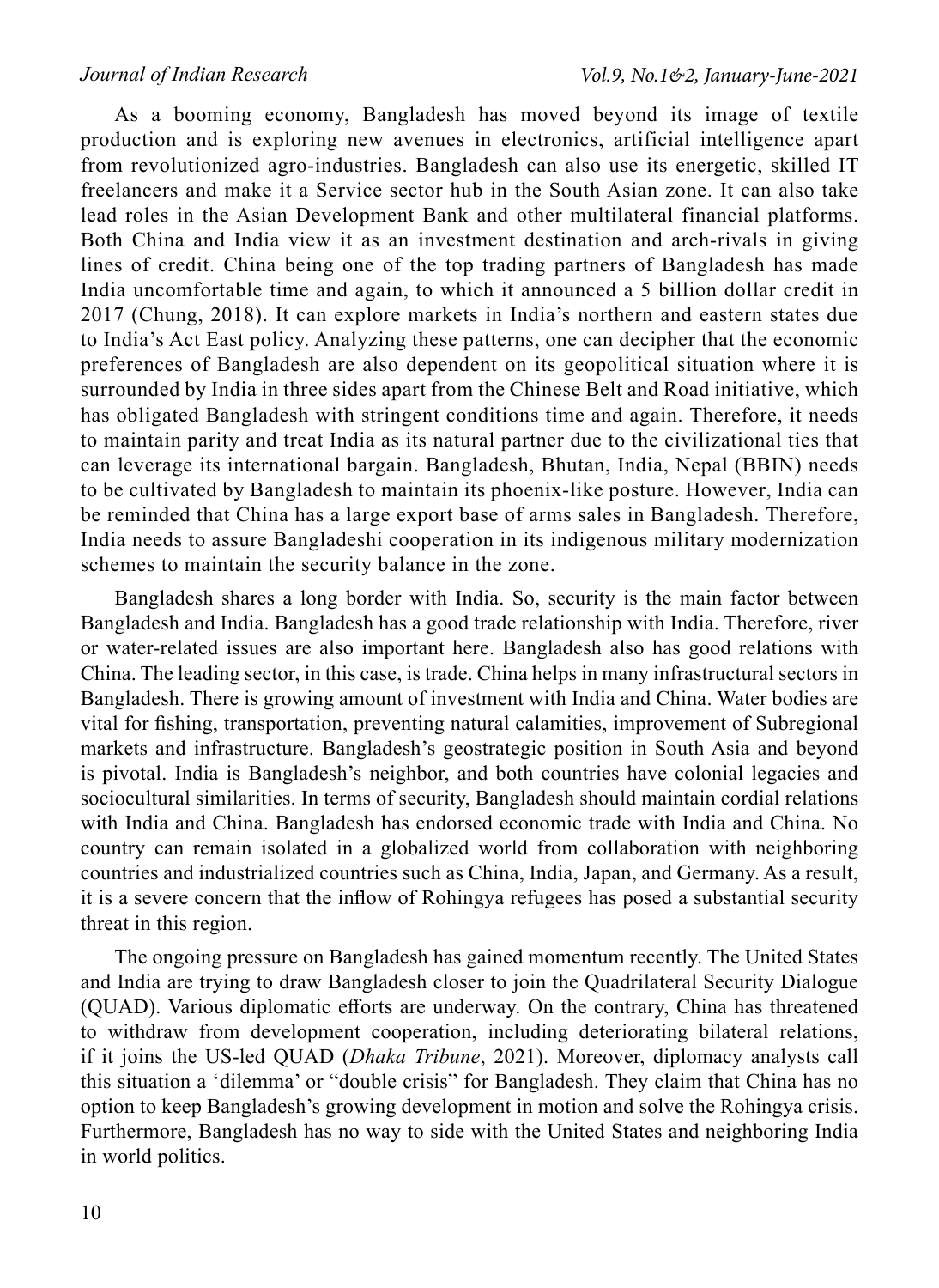In such a situation, even though there is some difference of opinion among diplomacy analysts, they say that balancing will be the most important thing. In fact, without getting stuck, and the strategic advantage of geopolitical positions that Bangladesh has to be funded, the bargaining tool has to be made. The QUAD dialogue between the United States, Japan, Australia, and India began in 2007 to find ways to keep navigation in Indian and the Pacific ocean 'free and free' and China's claim to connect roads, naval, and rail with 70 countries in Asia, Africa, and Europe by implementing One Belt One Road (OBOR) is just the opposite. They say that even if the QUAD claims to be involved in economic work, it is not valid. The QUAD is a military alliance and is mainly done to oppose China.

China has made a veiled threat. China has said that QUAD will be hurdle bilateral relationship. It is natural because QUAD is an organization to handle China. However, it has not yet become a formal institution. On May 10, the Chinese Ambassador to Dhaka, Li Jiming said, "It would not be good for Bangladesh to join this four-member club because it will severely damage bilateral relations with China." Dhaka reacted strongly to the statement; two days later, on May 12, China reversed its tone by claiming that the threat was misconstrued due to poor English language. Ambassador Li Jiming, however, did not withdraw his statement. The threat from the Chinese envoy to Dhaka has not gone unnoticed, with the country's foreign ministry saying on May 12 that it is monitoring the situation. "We have earned about the comments from the Chinese Ambassador to Dhaka. We want to say that we respect the sovereignty of Bangladesh. We also respect Bangladesh's right to decide foreign policy," spokesman Ned Price said at a regular briefing by the country's foreign ministry (*The Diplomat,*2021).

In development projects, it is clear that Bangladesh cannot avoid China in the current political and economic reality. China is assertive. If one looks at development projects, one sees China's stake, which is influential in our economy. Even in stock market, there is economic dependence on China for development projects. During Chinese President Xi Jinping's visit to Dhaka in 2016, OBOR was included in various agreements. At that time, Bangladesh was promised total loan assistance of USD 40 billion, of which USD 26 billion was allocated to build the infrastructure associated with OBOR (Ruma and Ben, 2016)**.** Some of them are the Padma Railway Bridge and the Pigeon Sea Port along the Bay of Bengal. So, Bangladesh thinks about the future, and after the next 10 or 20 years, Bangladesh is not in a position to ignore China as an option. On the other side, similarly, India is closest neighbor and geo-strategically more critical. So, it is not possible to ignore neither China nor India. It is a dilemma for Bangladesh. It is noticeable that no one can replace Chinese cooperation in Bangladeshi development projects.

Sino-Indian rivalry in Bangladesh is a crisis for Bangladesh than at any time. In this case, if professionalism is given much importance, freedom is given to the Ministry of External Affairs, it will be easier for them to decide to balance it. Therefore, the state or the government needs to understand this situation. Bangladesh should be in a balanced position in this regard, and Bangladesh should have to go very carefully. A narrative has to be maintained. Bangladesh wants to stay away from the potential military component, the security component, because it cannot directly antagonize China. The QUAD cannot even solve the problem Bangladesh has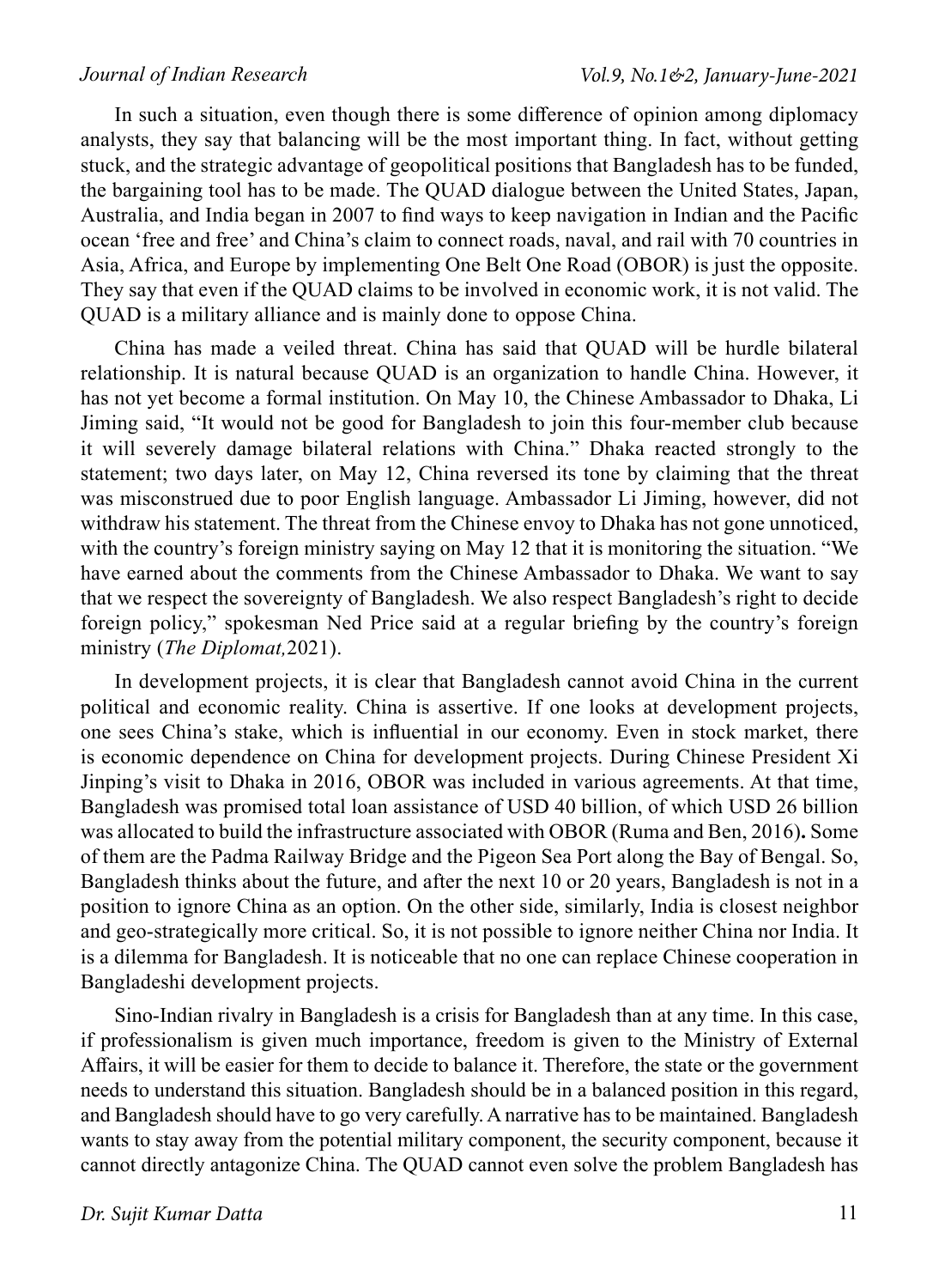if it antagonizes China (Malik, 2016). Bangladesh should remember that foreign policy has to go the middle of the way, which has to stick to policy questions. Bangladesh need not join any alliance against any country. Bangladesh should consider its strengths, which have some strategic advantages. The kind of partnership it builds for India and the United States is for China as well. Bangladesh should use it as a bargaining tool now to create a balanced foreign policy. It would be wiser to follow a middle path than to give unilateral support or formally join somewhere.

Bangladesh is India's most dependable ally. India played a significant role in Bangladesh's liberation war, but unresolved concerns such as Teesta water sharing, border killings, and trade inequity have contributed to growing anti-Indian sentiment in Bangladesh. Due to the current BJP regime, one can see surge in communal activities in India. Also, controversial NRC law has outraged Indian public sentiment too. A Muslim majority country Bangladesh reacted to current regime's communal activities and NRC law. These are why anti-India sentiment is growing in the context of Bangladesh - India relations. It has mainly to do with the refugee problem and the water issue! The probable reason is that the relationship between the two countries is not always kept on an equal footing. However, perhaps it is more accurate to characterize this 'anti-Indian' sentiment as anti-BJP feeling in Bangladesh.

## **CONCLUDING REMARKS**

At present, China and India both have turn out to be the two vital factors to promote the international multi-polarization practice and to drive the monetary growth of South Asia. They are the two largest developing countries and emerging markets in the East with a vast number of populations as well as both have the most prominent ancient civilizations too. The influence of conflict, competition, and cooperation of the China-India relationship will continue to produce somewhat unbalanced power dynamics in Bangladesh. The outright conflict may be unlikely as both countries want peace and tranquility for economic prosperity, but friction between the two powers will remain until the primary causes of conflict are removed. The current Chinese and Indian headship must learn the shared collaboration. Bangladesh needs to implement a balanced and neutral foreign policy towards China and India to ensure its national interest. The geographic location of Bangladesh and being a member of SAARC and BIMSTEC on the one hand and part of the economic complex with China, both the powers will try to woo Bangladesh closer. Besides, Bangladesh has to steer clear of BRI's debt trap and maintain a robust middle power status. It has emerged as a leading economic power of the region too. China may open many investment options in Bangladesh to enhance business relationships. It can be said that Bangladesh can gain some benefits from the Sino-Indian clash. Thus, Bangladesh should make a balanced relation with these two countries. Both India and China seek to expand their influence in Bangladesh, so Bangladesh has the benefit of choosing the best card offered to it economically and politically. Bangladesh cannot simply maintain its sweet spot between India and China, as it is not in the long-term interest of Dhaka to act opportunistically. Inevitably, Dhaka has to take sides in developing its relations with either New Delhi or Beijing.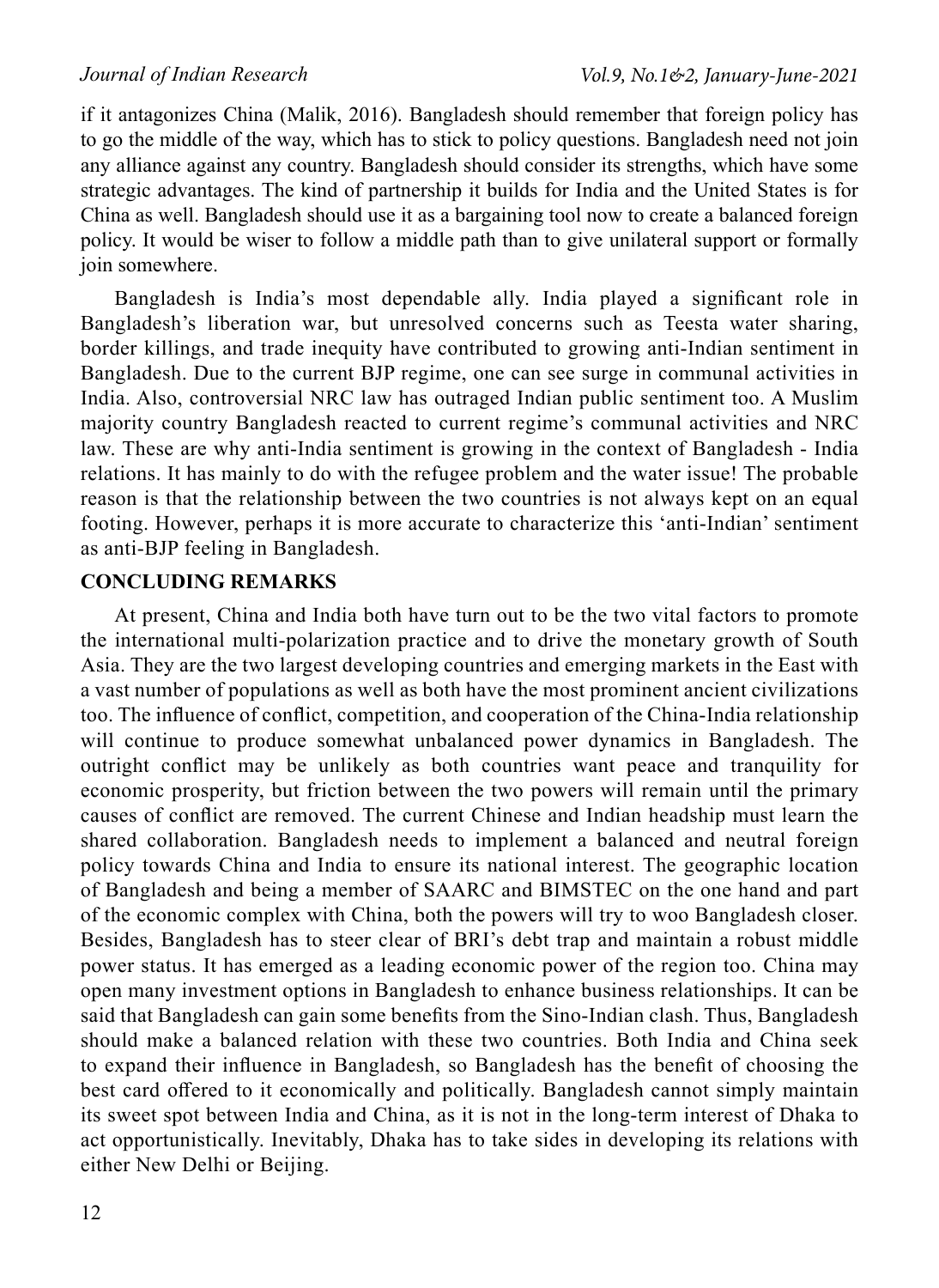## **BIBLIOGRAPHY**

- 1. Anu, Anwar (2019). **"**How Bangladesh Is Benefiting From the China-India Rivalry", *The Diplomat*, https://thediplomat.com/2019/07/how-bangladesh-is-benefiting-from-thechina-india-rivalry/ (Accessed on 6th December, 2020)
- 2. Avia, N. (2017). "The growing strategic importance of Bangladesh to China." *The Daily Star.* https://www.thedailystar.net/op-ed/the-growing-strategic-importance-bangladeshchina-1393957 (Accessed on 14th July, 2021)
- 3. Bhattacharjee, Joyeeta (2017). "What Can Be Expected From The India-Bangladesh Defence Deal?" 24 March 2017, *Outlook,* https://www.outlookindia.com/website/story/ what-can-be-expected-from-the-india-bangladesh-defence-deal/298328 (Accessed on 26th July, 2021)
- 4. Bhattacharjee, Nilotpal (2021). "China's Warning to Bangladesh on the Quad." https:// thediplomat.com/2021/05/chinas-warning-to-bangladesh-on-the-quad/ (Accessed on 10th June, 2021)
- 5. Chowdhury, M. H. (2013). Asymmetry in Indo-Bangladesh Relations. *Asian Affairs: An American Review*, **40**(2): 83-103.
- 6. Chowdhury, S. M. (2020). "Bangladesh-India Relations: History and the Way Forward." *Indian Foreign Affairs Journal*, **15**(3): 191-198.
- 7. Chung, C. P. (2018). "What are the strategic and economic implications for South Asia of China's Maritime Silk Road initiative?" *The Pacific Review*, **31**(3): 315-332.
- 8. Datta, S. (2008). "Bangladesh's relations with China and India: A comparative study." *Strategic Analysis*, **32**(5): 755-772.
- 9. Deshingkar, G. (1996). Strategic Thinking of Kautilya and Sun Zi. *China Report*, **32**(1): 1-13.
- 10. Dhaka Tribune (2021). "China: Joining Quad will harm Dhaka-Beijing ties" https://www. dhakatribune.com/bangladesh/foreign-affairs/2021/05/10/beijing-wants-dhaka-not-tojoin-quad (Accessed on 10th June, 2021)
- 11. Dittmer, L. (1981). "The strategic triangle: An elementary game-theoretical analysis." *World Politics*, **33**(4): 485-515.
- 12. Doroshko, M. & But, S. (2020). "China-India's Conflict of Interest in the Region of South Asia." *Actual Problems of International Relations*, **1**(142): 4-14.
- 13. Hossain, D. & Islam, M. S. (2019). "Unfolding Bangladesh-India maritime connectivity in the Bay of Bengal region: a Bangladesh perspective." *Journal of the Indian Ocean Region*, **15**(3): 346-355.
- 14. Josselin, D., & Wallace, W. (2001). "Non-state actors in world politics: a framework." In *Non-state actors in world politics* (pp. 1-20). London: Palgrave Macmillan.
- 15. Karim, M. A. (2017). "21st Century Maritime Power-Politics in the Indian Ocean Region with Special Reference to the Bay of Bengal." *Pacific Focus*, **32**(1): 56-85.